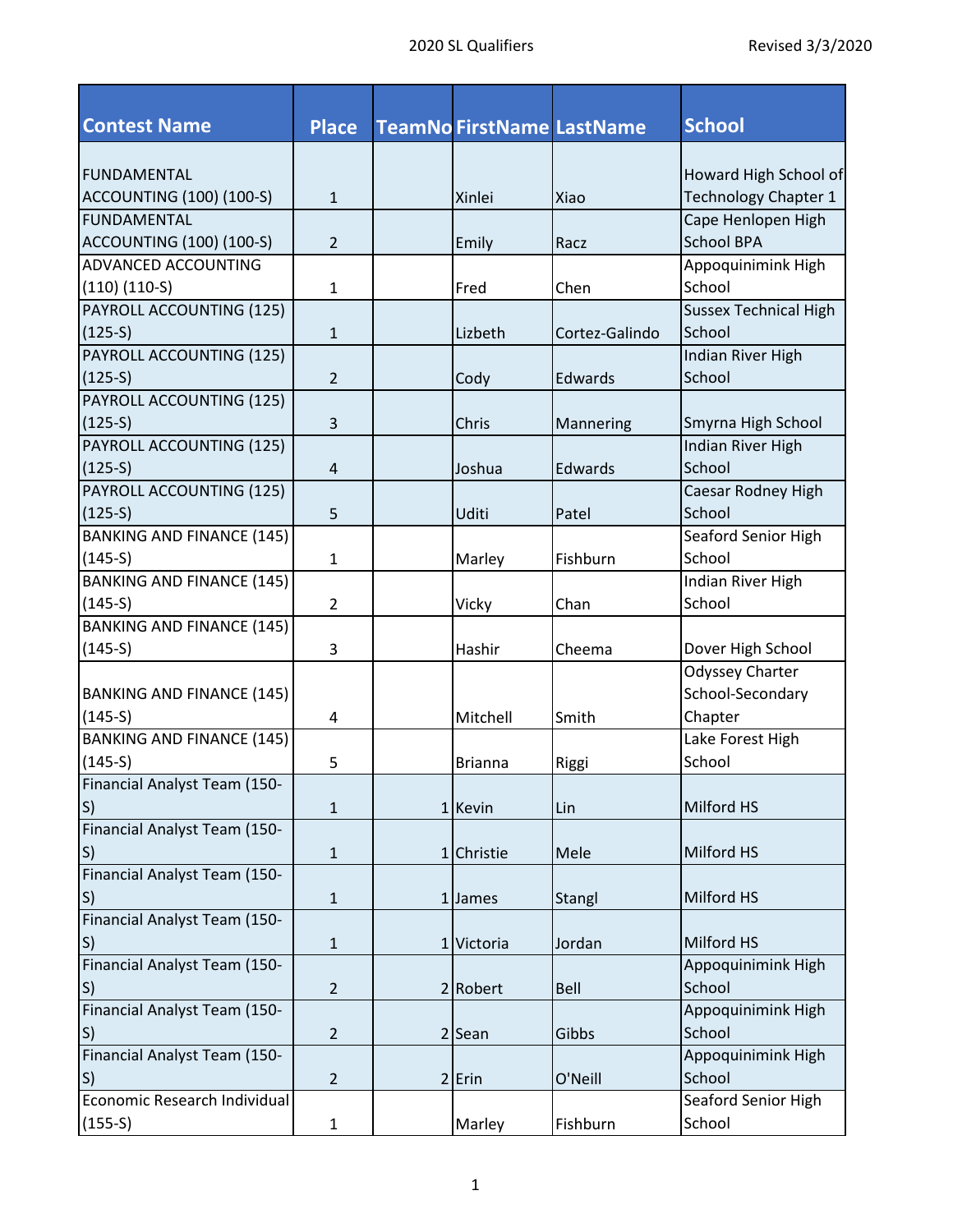| Economic Research Individual    |                |             |                  | Middletown High                        |
|---------------------------------|----------------|-------------|------------------|----------------------------------------|
| $(155-5)$                       | $\overline{2}$ | <b>Neel</b> | Patel            | School                                 |
| Economic Research Individual    |                |             |                  | Caesar Rodney High                     |
| $(155-S)$                       | 3              | Quadir      | Phillip          | School                                 |
| <b>Economic Research Team</b>   |                |             |                  | Delmar Jr/Sr High                      |
| $(160-S)$                       | $\mathbf{1}$   | 1 Morgan    | Fletcher         | School                                 |
| <b>Economic Research Team</b>   |                |             |                  | Delmar Jr/Sr High                      |
| $(160-S)$                       | $\mathbf{1}$   | 1Shiv       | Patel            | School                                 |
| Economic Research Team          |                |             |                  | Middletown High                        |
| $(160-S)$                       | $\overline{2}$ | 1Siani      | <b>Ricks</b>     | School                                 |
| <b>Economic Research Team</b>   |                |             |                  | Middletown High                        |
| $(160-S)$                       | $\overline{2}$ | 1 TyVonna   | Green            | School                                 |
| PERSONAL FINANCIAL              |                |             |                  | Appoquinimink High                     |
| MANAGEMENT (165) (165-S)        | $\mathbf{1}$   | Jaden       | Cahoon           | School                                 |
|                                 |                |             |                  | Odyssey Charter                        |
| PERSONAL FINANCIAL              |                |             |                  | School-Secondary                       |
| MANAGEMENT (165) (165-S)        | $\overline{2}$ | Suveer      | Ganta            | Chapter                                |
|                                 |                |             |                  | <b>Odyssey Charter</b>                 |
| PERSONAL FINANCIAL              |                |             |                  | School-Secondary                       |
| MANAGEMENT (165) (165-S)        | 3              | Mitchell    | Smith            | Chapter                                |
| PERSONAL FINANCIAL              |                |             |                  | Lake Forest High                       |
| MANAGEMENT (165) (165-S)        | 4              | Rachel      | <b>Brzezicki</b> | School                                 |
| PERSONAL FINANCIAL              |                |             |                  | Indian River High                      |
| MANAGEMENT (165) (165-S)        | 5              | Misty       | Hickman          | School                                 |
| <b>Fundamental Word</b>         |                |             |                  | <b>Delcastle Technical</b>             |
| Processing (200-S)              | $\mathbf{1}$   | Alannis     |                  | Juarez-Hernandez High School Chapter 2 |
| <b>Fundamental Word</b>         |                |             |                  | Caesar Rodney High                     |
| Processing (200-S)              | $\overline{2}$ | Cassidy     | Whaley           | School                                 |
| <b>Fundamental Word</b>         |                |             |                  | Cape Henlopen High                     |
| Processing (200-S)              | 3              | Samantha    | Mason            | <b>School BPA</b>                      |
| <b>Fundamental Word</b>         |                |             |                  |                                        |
| Processing (200-S)              | 4              | Cheyenne    | <b>Brown</b>     | Newark High School                     |
| <b>Fundamental Word</b>         |                |             |                  | <b>Delcastle Technical</b>             |
| Processing (200-S)              | 5              | Mayra       |                  | Martinez-Cazares High School Chapter 2 |
| Intermediate Word               |                |             |                  |                                        |
| Processing Skills (205-S)       | $\mathbf{1}$   | Elisa       | Huang            | Newark High School                     |
| Intermediate Word               |                |             |                  | Caesar Rodney High                     |
| Processing Skills (205-S)       | $\overline{2}$ | Anna        | Dai              | School                                 |
| Intermediate Word               |                |             |                  |                                        |
| Processing Skills (205-S)       | 3              | Diamond     | McClellan        | Christiana High School                 |
| Intermediate Word               |                |             |                  | Appoquinimink High                     |
| Processing Skills (205-S)       | 4              | Simone      | Green            | School                                 |
| Intermediate Word               |                |             |                  |                                        |
| Processing Skills (205-S)       | 5              | Ariana      | Ayala            | Smyrna High School                     |
| <b>Advanced Word Processing</b> |                |             |                  | Caesar Rodney High                     |
| $(210-S)$                       | $\mathbf{1}$   | Neha        | Kumar            | School                                 |
|                                 |                |             |                  |                                        |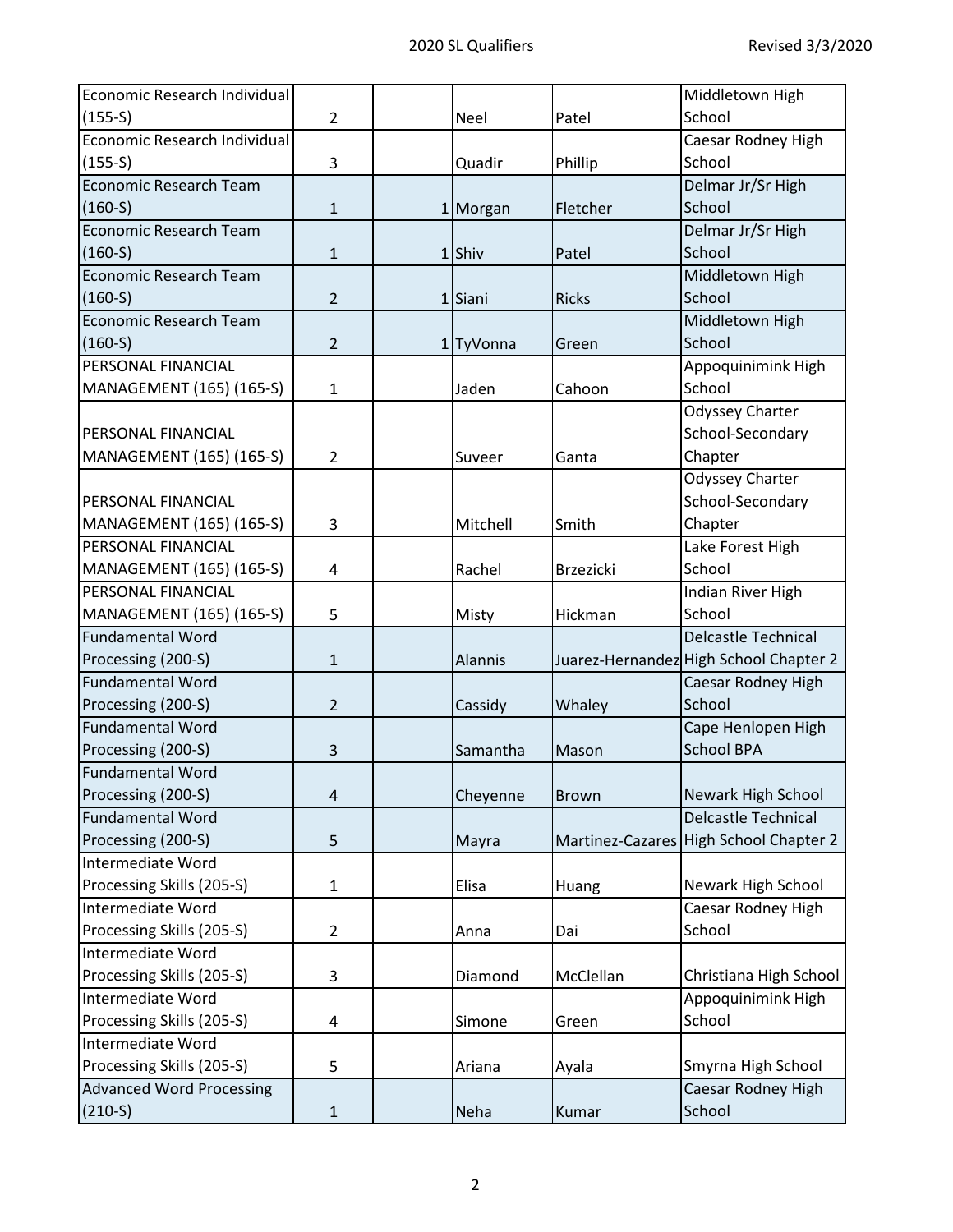| <b>Advanced Word Processing</b>       |                |                |                | Delmar Jr/Sr High            |
|---------------------------------------|----------------|----------------|----------------|------------------------------|
| $(210-S)$                             | $\overline{2}$ | Jacob          | <b>Adkins</b>  | School                       |
| <b>Advanced Word Processing</b>       |                |                |                | <b>Delcastle Technical</b>   |
| $(210-S)$                             | 3              | Amy            | Caceres        | <b>High School Chapter 2</b> |
| <b>Advanced Word Processing</b>       |                |                |                |                              |
| $(210-S)$                             | $\overline{4}$ | Anaysia        | Lee-Burton     | Smyrna High School           |
| <b>Integrated Office Applications</b> |                |                |                |                              |
| $(215-S)$                             | $\mathbf{1}$   | Adriana        | Prado-Burris   | Smyrna High School           |
| Integrated Office Applications        |                |                |                | Lake Forest High             |
| $(215-S)$                             | $\overline{2}$ | Paige          | Dutton         | School                       |
| Integrated Office Applications        |                |                |                |                              |
| $(215-S)$                             | 3              | Michaela       | France         | Smyrna High School           |
| Integrated Office Applications        |                |                |                | Lake Forest High             |
| $(215-S)$                             | 3              | Torey          | Simpson        | School                       |
| Integrated Office Applications        |                |                |                | Delmar Jr/Sr High            |
| $(215-S)$                             | 4              | Zachary        | Howard         | School                       |
| Integrated Office Applications        |                |                |                |                              |
| $(215-S)$                             | 5              | Jeremy         | Netsch         | Smyrna High School           |
| <b>BASIC OFFICE SYSTEMS &amp;</b>     |                |                |                | Appoquinimink High           |
| PROCEDURES (220) (220-S)              | $\mathbf{1}$   | Simone         | Green          | School                       |
| <b>BASIC OFFICE SYSTEMS &amp;</b>     |                |                |                | <b>Sussex Technical High</b> |
| PROCEDURES (220) (220-S)              | $\overline{2}$ | Daniel         | Rubini         | School                       |
| <b>BASIC OFFICE SYSTEMS &amp;</b>     |                |                |                | <b>Sussex Technical High</b> |
| PROCEDURES (220) (220-S)              | 3              | Lizbeth        | Cortez-Galindo | School                       |
| <b>BASIC OFFICE SYSTEMS &amp;</b>     |                |                |                |                              |
| PROCEDURES (220) (220-S)              | 4              | <b>Kelly</b>   | <b>Barr</b>    | Smyrna High School           |
| <b>BASIC OFFICE SYSTEMS &amp;</b>     |                |                |                | Middletown High              |
| PROCEDURES (220) (220-S)              | 5              | Hayley         | Rohrer         | School                       |
| Fundamental Spreadsheet               |                |                |                |                              |
| Applications (230-S)                  | $\mathbf{1}$   | Khanh          | Tran           | <b>Glasgow High School</b>   |
| <b>Fundamental Spreadsheet</b>        |                |                |                | <b>Sussex Central High</b>   |
| Applications (230-S)                  | $\overline{2}$ | William        | <b>Briggs</b>  | School                       |
| <b>Fundamental Spreadsheet</b>        |                |                |                |                              |
| Applications (230-S)                  | 3              | Cheyenne       | <b>Brown</b>   | Newark High School           |
| Fundamental Spreadsheet               |                |                |                |                              |
| Applications (230-S)                  | $\overline{4}$ | Sabta          | Mele           | Milford HS                   |
| <b>Advanced Spreadsheet</b>           |                |                |                | Lake Forest High             |
| Applications (235-S)                  | $\mathbf{1}$   | <b>Brianna</b> | Riggi          | School                       |
| <b>Advanced Spreadsheet</b>           |                |                |                |                              |
| Applications (235-S)                  | $\overline{2}$ | Jill           | <b>Ballard</b> | Smyrna High School           |
| <b>Advanced Spreadsheet</b>           |                |                |                |                              |
| Applications (235-S)                  | 3              | Isaac          | Ogendo         | Christiana High School       |
| <b>Advanced Spreadsheet</b>           |                |                |                | <b>Sussex Central High</b>   |
| Applications (235-S)                  | 4              | Joseph         | Rose           | School                       |
| <b>Advanced Spreadsheet</b>           |                |                |                | Caesar Rodney High           |
| Applications (235-S)                  | 5              | Uditi          | Patel          | School                       |
|                                       |                |                |                |                              |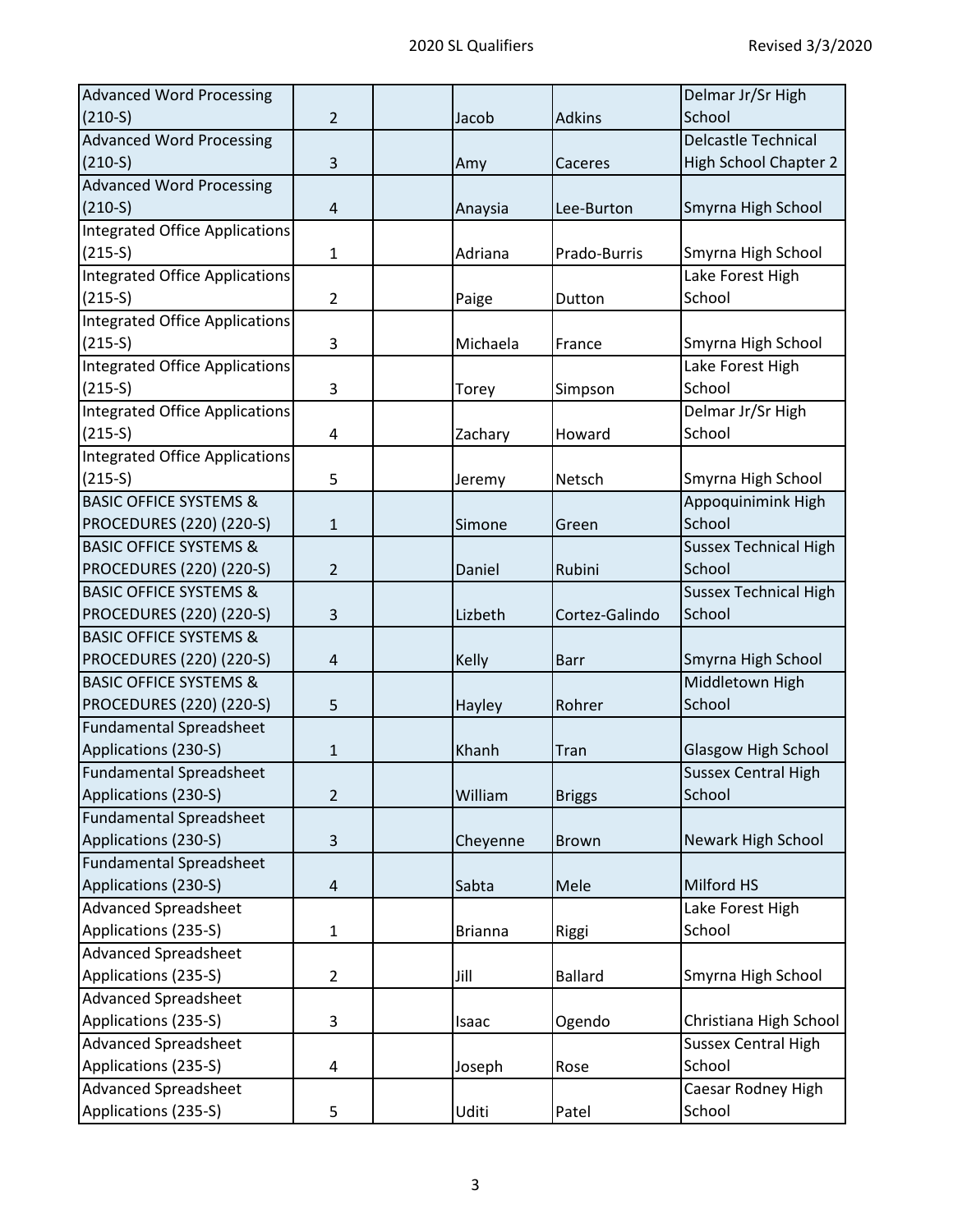| Database Applications (240-S)      | 1              | Rebecca          | Gibson          | Smyrna High School            |
|------------------------------------|----------------|------------------|-----------------|-------------------------------|
| Database Applications (240-S)      | $\overline{2}$ | Samantha         | Ahrem           | Smyrna High School            |
| <b>LEGAL OFFICE PROCEDURES</b>     |                |                  |                 | Delmar Jr/Sr High             |
| $(245)$ $(245-5)$                  | $\mathbf{1}$   | Shiv             | Patel           | School                        |
| <b>MEDICAL OFFICE</b>              |                |                  |                 |                               |
| PROCEDURES (250) (250-S)           | $\mathbf{1}$   | Lauren           | <b>DeSantis</b> | Newark High School            |
| <b>MEDICAL OFFICE</b>              |                |                  |                 | Middletown High               |
| <b>PROCEDURES (250) (250-S)</b>    | $\overline{2}$ | Collin           | <b>Bowers</b>   | School                        |
| <b>MEDICAL OFFICE</b>              |                |                  |                 | Delmar Jr/Sr High             |
| PROCEDURES (250) (250-S)           | 3              | Krunal           | Patel           | School                        |
| <b>MEDICAL OFFICE</b>              |                |                  |                 | Middletown High               |
| PROCEDURES (250) (250-S)           | 4              | Won              | Jang            | School                        |
| <b>MEDICAL OFFICE</b>              |                |                  |                 |                               |
| <b>PROCEDURES (250) (250-S)</b>    | 5              | Emily            | Baevsky         | Christiana High School        |
| <b>Administrative Support Team</b> |                |                  |                 |                               |
| (255)                              | $\mathbf{1}$   | <b>Elisa</b>     | <b>Huang</b>    | <b>Newark High School</b>     |
| <b>Administrative Support Team</b> |                |                  |                 |                               |
| (255)                              | $\mathbf{1}$   | Nhinhi           | <b>Nguyen</b>   | <b>Newark High School</b>     |
| <b>Administrative Support Team</b> |                |                  |                 |                               |
| (255)                              | $\mathbf{1}$   | <b>Catherine</b> | Osinubi         | <b>Newark High School</b>     |
| <b>Administrative Support Team</b> |                |                  |                 |                               |
| (255)                              | $\overline{2}$ | <b>Kioni-Lee</b> | <b>Beckford</b> | <b>Christiana High School</b> |
| <b>Administrative Support Team</b> |                |                  |                 |                               |
| (255)                              | $\overline{2}$ | Olivia           | Agu             | Christiana High School        |
| <b>Administrative Support Team</b> |                |                  |                 |                               |
| (255)                              | $\overline{2}$ | <b>Ketsia</b>    | <b>Donfalk</b>  | <b>Christiana High School</b> |
| <b>Administrative Support Team</b> |                |                  |                 |                               |
| (255)                              | $\overline{2}$ | Faith            | Mbugua          | Christiana High School        |
| Admin Support Research             |                |                  |                 | Delmar Jr/Sr High             |
| Project (260-S)                    | 1              | Morgan           | Fletcher        | School                        |
| Admin Support Research             |                |                  |                 | Lake Forest High              |
| Project (260-S)                    | $\overline{2}$ | Trinity          | Ranshaw         | School                        |
| Admin Support Research             |                |                  |                 | Seaford Senior High           |
| Project (260-S)                    | 3              | Sarah            | Laguerre        | School                        |
| <b>BUSINESS LAW &amp; ETHICS</b>   |                |                  |                 |                               |
| $(265)$ $(265-5)$                  | $\mathbf{1}$   | Robert           | <b>McNelis</b>  | Newark High School            |
| <b>BUSINESS LAW &amp; ETHICS</b>   |                |                  |                 | Appoquinimink High            |
| $(265)$ $(265-5)$                  | $\overline{2}$ | Maya             | Kannan          | School                        |
| <b>BUSINESS LAW &amp; ETHICS</b>   |                |                  |                 | Appoquinimink High            |
| $(265)$ $(265-5)$                  | 3              | Pankti           | Desai           | School                        |
| <b>BUSINESS LAW &amp; ETHICS</b>   |                |                  |                 | <b>Sussex Technical High</b>  |
| $(265)$ $(265-5)$                  | 4              | Trinity          | Kelso           | School                        |
| <b>BUSINESS LAW &amp; ETHICS</b>   |                |                  |                 | Middletown High               |
| $(265)$ $(265- S)$                 | 5              | Won              | Jang            | School                        |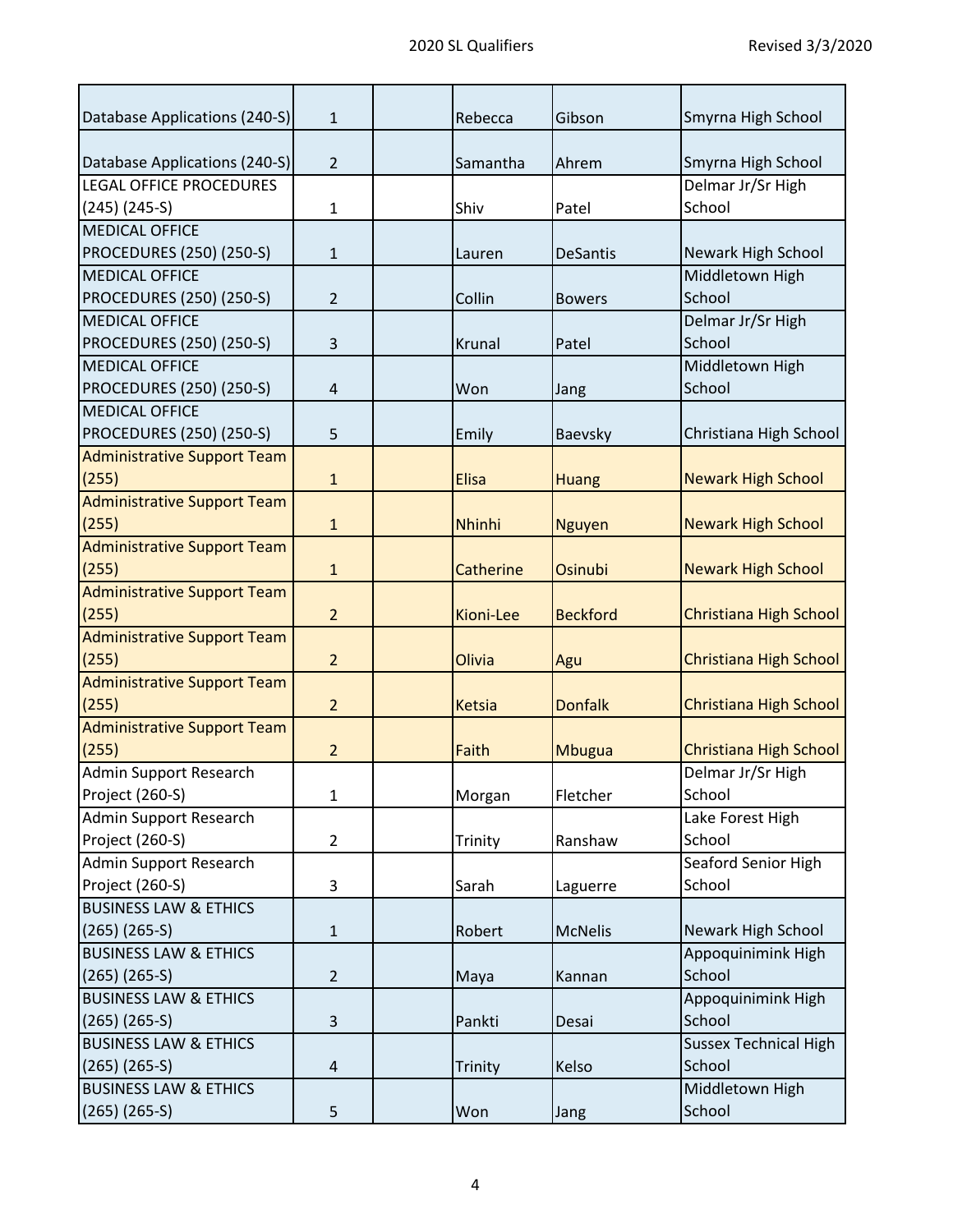| PC SERVICING AND                |                |              |                |                              |
|---------------------------------|----------------|--------------|----------------|------------------------------|
| TROUBLESHOOTING (305)           |                |              |                | William Penn High            |
| $(305-S)$                       | $\mathbf{1}$   | William      | <b>Akers</b>   | School                       |
| PC SERVICING AND                |                |              |                |                              |
| TROUBLESHOOTING (305)           |                |              |                | Caesar Rodney High           |
| $(305-S)$                       | $\overline{2}$ | Amin         | <b>Boukari</b> | School                       |
| <b>COMPUTER SECURITY (320)</b>  |                |              |                | Indian River High            |
| $(320-S)$                       | $\mathbf{1}$   | <b>Isaac</b> | Chandler       | School                       |
| <b>Fundamental Desktop</b>      |                |              |                | Delmar Jr/Sr High            |
| Publishing (400-S)              | $\mathbf{1}$   | Christian    | Layton         | School                       |
| <b>Fundamental Desktop</b>      |                |              |                | Lake Forest High             |
| Publishing (400-S)              | $\overline{2}$ | Torey        | Simpson        | School                       |
| <b>Fundamental Desktop</b>      |                |              |                | <b>Delcastle Technical</b>   |
| Publishing (400-S)              | 3              | Asucena      | Ayllon         | <b>High School Chapter 2</b> |
| <b>Fundamental Desktop</b>      |                |              |                | Delmar Jr/Sr High            |
| Publishing (400-S)              | 4              | Farah        | Czwalina       | School                       |
| <b>Fundamental Desktop</b>      |                |              |                | <b>Delcastle Technical</b>   |
| Publishing (400-S)              | 5              | Erandy       | Cruz           | <b>High School Chapter 2</b> |
| <b>FUNDAMENTALS OF WEB</b>      |                |              |                | Caesar Rodney High           |
| DESIGN (405) (405-S)            | $\mathbf{1}$   | Amin         | <b>Boukari</b> | School                       |
| <b>FUNDAMENTALS OF WEB</b>      |                |              |                | Caesar Rodney High           |
| DESIGN (405) (405-S)            | $\overline{2}$ | Noor         | <b>Boukari</b> | School                       |
| <b>FUNDAMENTALS OF WEB</b>      |                |              |                |                              |
| DESIGN (405) (405-S)            | 3              | Adelina      | Smith          | Smyrna High School           |
| <b>FUNDAMENTALS OF WEB</b>      |                |              |                | Caesar Rodney High           |
| DESIGN (405) (405-S)            | $\overline{4}$ | Evan         | Cheng          | School                       |
| <b>FUNDAMENTALS OF WEB</b>      |                |              |                |                              |
| DESIGN (405) (405-S)            | 5              | Abigail      | Walters        | Smyrna High School           |
| <b>Graphic Design Promotion</b> |                |              |                | <b>Seaford Senior High</b>   |
| (410)                           | $\mathbf{1}$   | Lara         | Jean-Francais  | <b>School</b>                |
| <b>Graphic Design Promotion</b> |                |              |                | <b>Sussex Central High</b>   |
| (410)                           | $\overline{2}$ | Denio        | Ramanada       | <b>School</b>                |
| <b>Graphic Design Promotion</b> |                |              |                | <b>Sussex Central High</b>   |
| (410)                           | $\overline{3}$ | <b>Tina</b>  | Witke          | <b>School</b>                |
| <b>Digital Media Production</b> |                |              |                | Appoquinimink High           |
| $(420-S)$                       | $\mathbf{1}$   | Thomas       | Stewart        | School                       |
| <b>Digital Media Production</b> |                |              |                | Seaford Senior High          |
| $(420-S)$                       | $\overline{2}$ | Rose         | Alliancin      | School                       |
| <b>Digital Media Production</b> |                |              |                | Delmar Jr/Sr High            |
| $(420-S)$                       | 3              | Aaron        | Cave           | School                       |
| Video Production Team (430-     |                |              |                | Indian River High            |
| S)                              | $\mathbf{1}$   | 1 Kayla      | Harant         | School                       |
| Video Production Team (430-     |                |              |                | Indian River High            |
| S)                              | $\mathbf{1}$   | 1 Jabes      | Lopez          | School                       |
| Video Production Team (430-     |                |              |                | Indian River High            |
| $ S\rangle$                     | $\mathbf{1}$   | 1 Josue      | Lopez          | School                       |
|                                 |                |              |                |                              |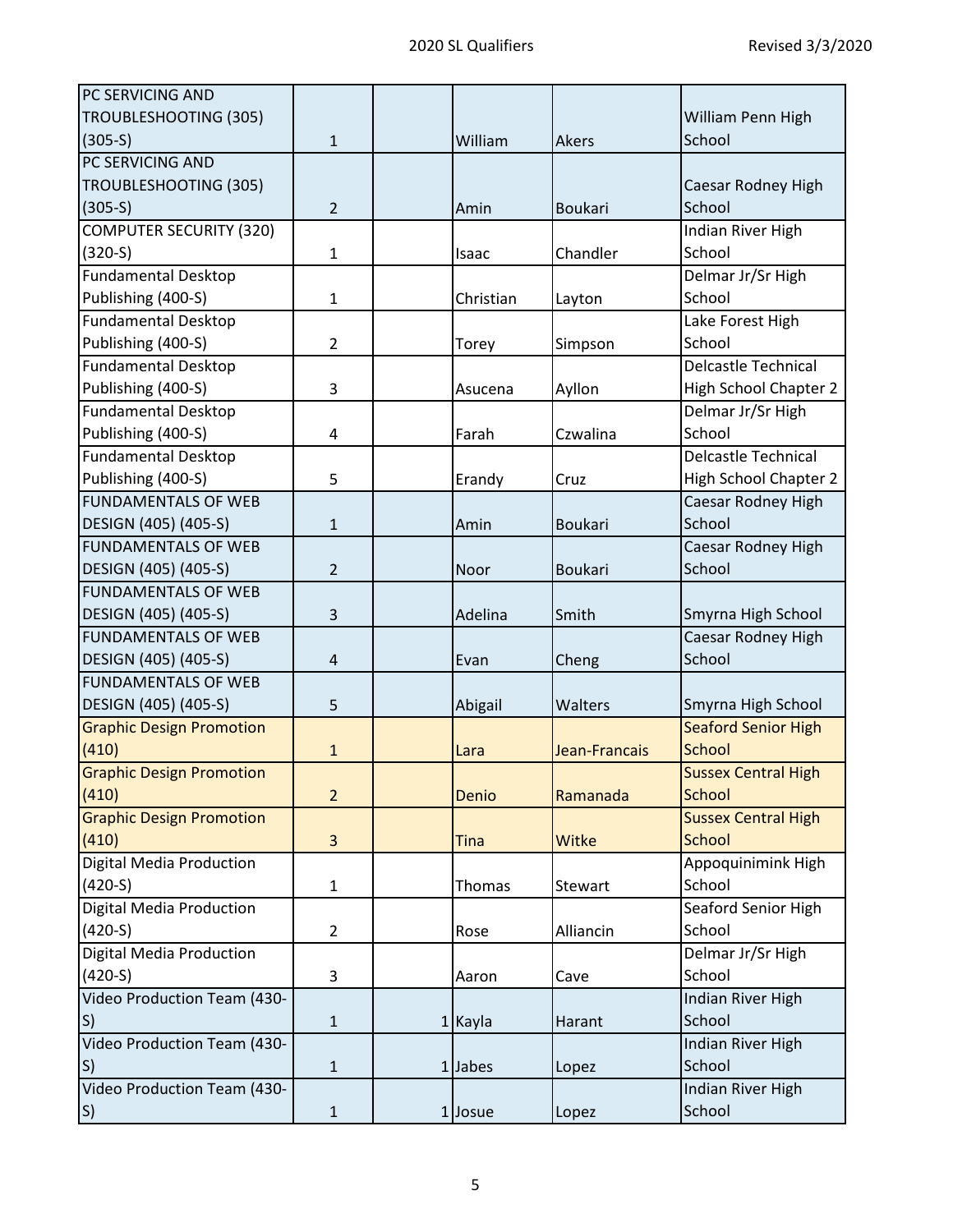| Video Production Team (430-        |                |           |                  | Indian River High          |
|------------------------------------|----------------|-----------|------------------|----------------------------|
| S)                                 | $\mathbf{1}$   | 1 Dane    | Shuart           | School                     |
| Video Production Team (430-        |                |           |                  |                            |
| $\vert S \rangle$                  | $\overline{2}$ | 1 Briana  | <b>Bradley</b>   | Christiana High School     |
| Video Production Team (430-        |                |           |                  |                            |
| S)                                 | $\overline{2}$ | 1 Molly   | Martin           | Christiana High School     |
| Video Production Team (430-        |                |           |                  |                            |
| S)                                 | $\overline{2}$ | 1 Reagen  | Schreffler       | Christiana High School     |
| Video Production Team (430-        |                |           |                  |                            |
| S)                                 | $\overline{2}$ | 1 Olivia  | Hagen            | Christiana High School     |
| Web Site Design Team (435-         |                |           |                  | <b>Newark Charter</b>      |
| S)                                 | $\mathbf{1}$   | 1 Dominik | Gul              | School - HS                |
| Web Site Design Team (435-         |                |           |                  | Newark Charter             |
| S)                                 | $\mathbf{1}$   | 1 Jakub   | Gul              | School - HS                |
| Web Site Design Team (435-         |                |           |                  | Newark Charter             |
| S)                                 | $\mathbf{1}$   | 1 Beyan   | Kesselly         | School - HS                |
| Web Site Design Team (435-         |                |           |                  | Newark Charter             |
| S)                                 | 1              | 1 Jasmin  | Rutter           | School - HS                |
| Web Site Design Team (435-         |                |           |                  | <b>Sussex Central High</b> |
| S)                                 | $\overline{2}$ | 1 William | <b>Briggs</b>    | School                     |
| Web Site Design Team (435-         |                |           |                  | <b>Sussex Central High</b> |
| S)                                 | $\overline{2}$ | 1Brando   | Lopez Gutierrez  | School                     |
| <b>Global Marketing Team (500-</b> |                |           |                  | Lake Forest High           |
| S)                                 | $\mathbf{1}$   | 1 Rachel  | <b>Brzezicki</b> | School                     |
| <b>Global Marketing Team (500-</b> |                |           |                  | Lake Forest High           |
| S)                                 | $\mathbf{1}$   | 1 Mikayla | Smith            | School                     |
| <b>Global Marketing Team (500-</b> |                |           |                  | Delmar Jr/Sr High          |
| $ S\rangle$                        | $\overline{2}$ | $1$ Seth  | Hitch            | School                     |
| <b>Global Marketing Team (500-</b> |                |           |                  | Delmar Jr/Sr High          |
| S)                                 | $\overline{2}$ | 1 Daniel  | Koval            | School                     |
| <b>Global Marketing Team (500-</b> |                |           |                  | Delmar Jr/Sr High          |
| S                                  | 2              | 1 Isabel  | Koval            | School                     |
|                                    |                |           |                  | Appoquinimink High         |
| Entrepreneurship (505-S)           | $\mathbf{1}$   | Aditya    | Kakade           | School                     |
|                                    |                |           |                  | Newark Charter             |
| Entrepreneurship (505-S)           | $\overline{2}$ | Noah      | Qasim            | School - HS                |
| Entrepreneurship (505-S)           | 3              | Deena     | Johnson          | Milford HS                 |
| <b>Small Business Management</b>   |                |           |                  | Indian River High          |
| Team (510-S)                       | $\mathbf{1}$   | 1 Joshua  | <b>Bird</b>      | School                     |
| <b>Small Business Management</b>   |                |           |                  | Indian River High          |
| Team (510-S)                       | $\mathbf{1}$   | 1 River   | <b>Vickers</b>   | School                     |
| <b>Small Business Management</b>   |                |           |                  | Indian River High          |
| Team (510-S)                       | $\mathbf{1}$   | 1 Colby   | Willey           | School                     |
| <b>Small Business Management</b>   |                |           |                  |                            |
| Team (510-S)                       | $\overline{2}$ |           |                  | Christiana High School     |
| <b>Small Business Management</b>   |                | 1 Donivan | Drzyzga          |                            |
|                                    |                |           |                  |                            |
| Team (510-S)                       | $\overline{2}$ | 1 Nathan  | Hrenko           | Christiana High School     |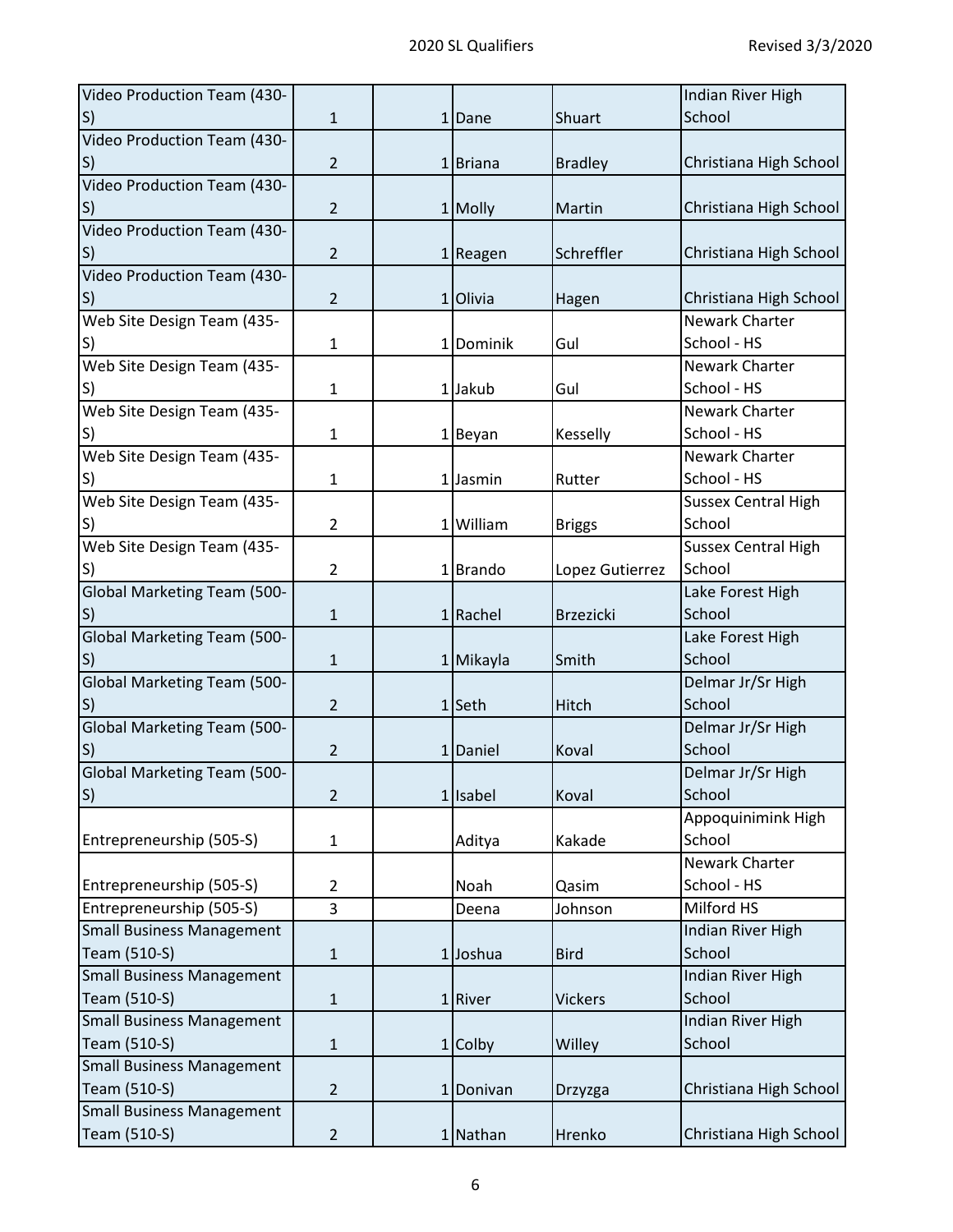| Christiana High School<br>Christiana High School                              |
|-------------------------------------------------------------------------------|
|                                                                               |
|                                                                               |
|                                                                               |
|                                                                               |
|                                                                               |
|                                                                               |
|                                                                               |
| <b>Howard High School</b>                                                     |
|                                                                               |
|                                                                               |
|                                                                               |
|                                                                               |
|                                                                               |
|                                                                               |
| <b>Appoquinimink High</b>                                                     |
|                                                                               |
| <b>Appoquinimink High</b>                                                     |
|                                                                               |
| <b>Delcastle Technical</b>                                                    |
|                                                                               |
|                                                                               |
|                                                                               |
|                                                                               |
| Christiana High School                                                        |
|                                                                               |
| Smyrna High School                                                            |
|                                                                               |
| <b>Newark High School</b>                                                     |
|                                                                               |
| <b>Delcastle High School</b>                                                  |
|                                                                               |
| <b>Newark High School</b>                                                     |
|                                                                               |
|                                                                               |
| Appoquinimink High                                                            |
|                                                                               |
|                                                                               |
|                                                                               |
|                                                                               |
|                                                                               |
|                                                                               |
|                                                                               |
| <b>Sussex Technical High</b>                                                  |
|                                                                               |
| <b>MOT Charter High</b><br><b>MOT Charter High</b><br><b>MOT Charter High</b> |